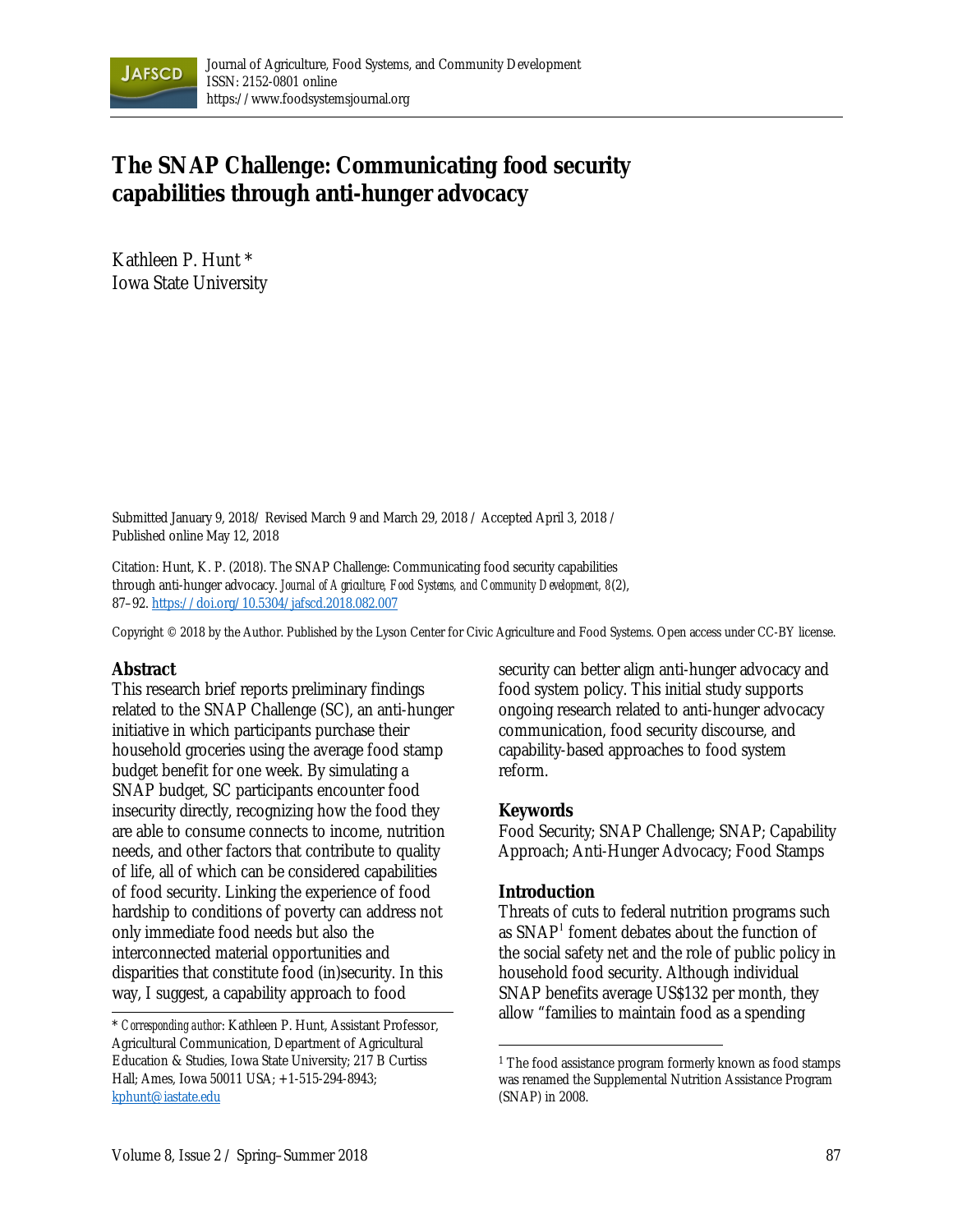priority…while not falling as far behind in meeting their other obligations—rent, utilities, transportation, and educational or medical debt—as they otherwise might" (U.S. Department of Agriculture, Food and Nutrition Service [USDA FNS], 2013, p. 15). In other words, SNAP benefits fulfill a critical need that extends beyond supply-side hunger relief. The SNAP Challenge (SC) is an anti-hunger advocacy initiative aimed at illustrating the "the important role SNAP plays in mitigating hunger *and* poverty" (emphasis added, Food Research & Action Center [FRAC], n.d.-a, para. 2). Participation in this week-long campaign requires purchasing one's household groceries based on the average SNAP benefit, an experience that may provide "a new perspective and greater understanding" of not only what food hardship looks like, but also the structural conditions that constitute food (in)security (FRAC, n.d.-a, para. 1). Although the SC has garnered attention in media reports (Doran, 2013; Livingston, n.d.) and academic investigations (Robb, 2016; Schoettler, Lee, Ireland, & Lenders, 2015), the focus has largely tended to emphasize the former; this primary study takes up the latter.

 While seeking to reduce hunger, anti-hunger advocacy often also articulates the amelioration of poverty, underemployment and low wages, and health disparities as interconnected facets of food (in)security (Bellows & Hamm, 2002). However, the prevailing commodity-based approach to food security relies on supply-side criteria for assessing food provisioning, which narrowly focuses on redistributing resources to those in need. Instead, initiatives like the SC can reveal how food access and consumption are contextualized within a web of "cultural, social, and economic…practices, habits and desires" (Alkon, Block, Moore, Gillis, DiNuccio, & Chavez, 2013, p. 126). Linking the experience of hunger to conditions of poverty can thus address not only immediate food needs but also the interconnected material opportunities and disparities that constitute food (in)security.

 The current study explores how the SC connects the experience of food hardship to what may be considered *capabilities* that produce or inhibit the achievement of food security (Sen, 1999, 2003). These capabilities are indicated by a variety of factors, such as income, nutrition needs, and

health, which contribute to quality of life. I argue that by simulating SNAP usage, SC participants confront their typical consumption choices and habits and in doing so can reflect on how the food they are able to consume connects to economic and physiological capabilities.

 The following research brief reports on preliminary findings from an SC campaign facilitated in Salt Lake City, Utah. This initial study supports ongoing research related to anti-hunger advocacy communication, food security discourse, and capability-based approaches to food system reform.

#### **The SNAP Challenge**

Popularized by celebrities like Chef Mario Batali and Gwyneth Paltrow (Bever, 2015; Italie, 2012) and elected representatives such as former Newark Mayor Cory Booker (Memmott, 2012), the SC is structured strategically to highlight "how difficult it is for families living on SNAP to simultaneously avoid hunger, afford nutritious foods, and stay healthy with limited resources" (FRAC, 2016, p. 1). The SNAP Challenge Toolkit, a downloadable resource packet provided by FRAC (2016), outlines the parameters for participation: use only a food budget equivalent to the average weekly food stamp benefit; all food consumed during the Challenge week is purchased from the simulated SNAP budget; no food (including condiments and spices) already owned or obtained for free can be consumed during the Challenge week; spending and items purchased should be logged. Thus to complete the SC, participants must meet their dietary needs—not only what they can purchase and how much they can eat, but also where they shop, and how often they eat—with significantly decreased spending ability.

 A sustainability collaborative at the University of Utah, in partnership with Utahns Against Hunger (UAH, a local anti-hunger advocacy group), coordinated an SC campaign in Salt Lake City. Participants included university students, faculty, and staff, as well as community members. All were encouraged to post comments and reflections on a public blog hosted on the UAH website. The Challenge week culminated in a public event focused on food access and the farm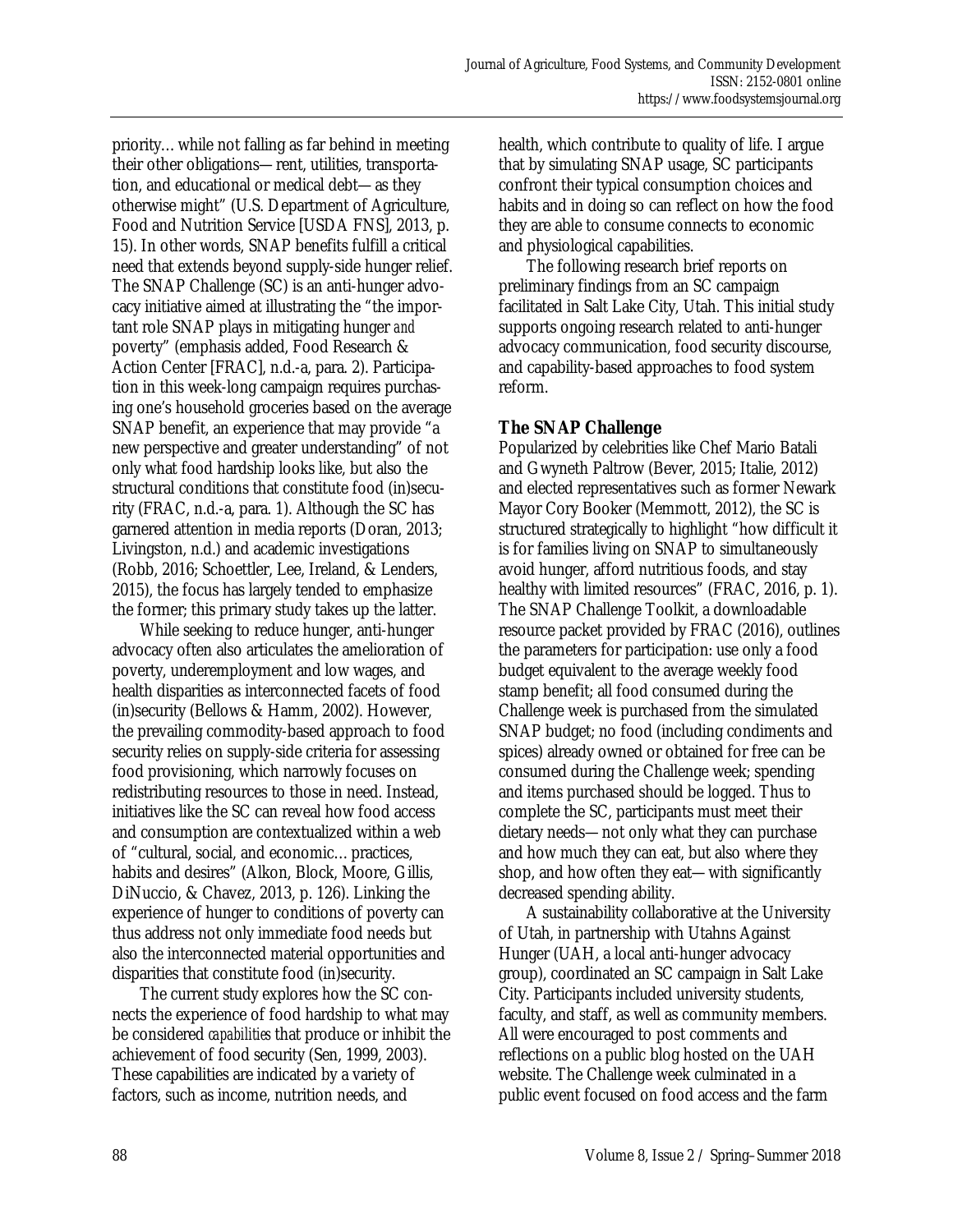bill, where participants discussed their experience with the SC and their thoughts about food security and public policy.

 Data consist of field notes from observations at the public event as well as comments posted by Challenge participants to the public blog. In addition, semistructured interviews were conducted with key informants, including FRAC staff and UAH's executive director, who have coordinated previous SCs, and an official from the Salt Lake City Workfare Office who has previously participated in SCs. Interviewees were asked open-ended questions regarding the potential of the SC for achieving anti-hunger and poverty-related objectives, as well as their experience participating in this and/or previous campaigns. All interviews were recorded with the participants' consent and transcribed. These preliminary textual data were analyzed for emerging patterns related to capabilities of food security.

## **Commodity and Capability Approaches to Food Security**

Economic development and social welfare policy evaluates food security using four commoditybased criteria related to the provision of an adequate food supply: availability, proximity, utilization, and stability (Food and Agriculture Organization of the United Nations [FAO], 2008). Food security is thus said to exist when there is adequate and accessible material food production, when food is affordable, and when it can be appropriately procured and utilized to provide adequate nutrition. Operationalization has primarily emphasized measurements of access to and distribution of commodities, aiming interventions toward the re-allocation of food resources at various scales. Indeed, although food security is now favored over the outmoded paradigm of hunger (Bellows & Hamm, 2002), a commodity-deficit framework may not fully account for the structural conditions and entangled practices that contribute to (or constrain) food security (Alkon et al., 2013).

 In contrast, a capability approach (Sen, 1999, 2003) brings greater focus to the complex interrelationships among the conditions of (in)food security. Drawing from Amartya Sen's (2003) work in welfare economics and sustainable development, capabilities refer to the "constitutive elements of living," or "what [a person] manages to do or to be" (p. 5). These include, among other things, education and literacy, political freedom, and health and nutrition, which are disparately afforded across social groups. As such, these activities represent "functionings" that differentially contribute to quality of life (Sen, 1999, 2003). Unlike a supplyside framework that only accounts for and reinstates the resources that undergird such activities, a capability approach instead assesses "a person's freedom to achieve various functioning combinations" (Sen, 2003, p. 8) within political-economic systems. By addressing both the "valued activities and the *capability* to achieve these activities" (emphasis added, Sen, 2003, p. 4), a capability approach centralizes the "substantive choices [individuals] have" (Sen, 1997, p. 1959) as well as opportunities for policy reform, in this case vis-àvis the food system.

 As noted, the SNAP Challenge has gained some attention in academic literatures (Robb, 2016; Schoettler et al., 2015) emphasizing how the experience of hunger can raise awareness of food hardship. This preliminary study extends this area scholarship through consideration of the material opportunities and disparities that constitute food (in)security as revealed through the SC. The remainder of this research brief explicates initial findings from analysis of the Salt Lake City SNAP Challenge.

## **SC and Capabilities of Food Security**

Challenge participants frequently described their experience completing the SC as "eye opening," using economic and physiological impacts to articulate deviations from their typical eating and shopping practices. Through their SC reflections, participants can recognize how the food they are able to consume connects to their income, nutrition needs, and other factors that contribute to quality of life. In other words, participants articulate food (in)security in systemic terms related to their opportunities (or capabilities) for food access.

#### *Economic Capabilities*

The tight budget and strict rules prescribed by the SC forces participants to acknowledge their regular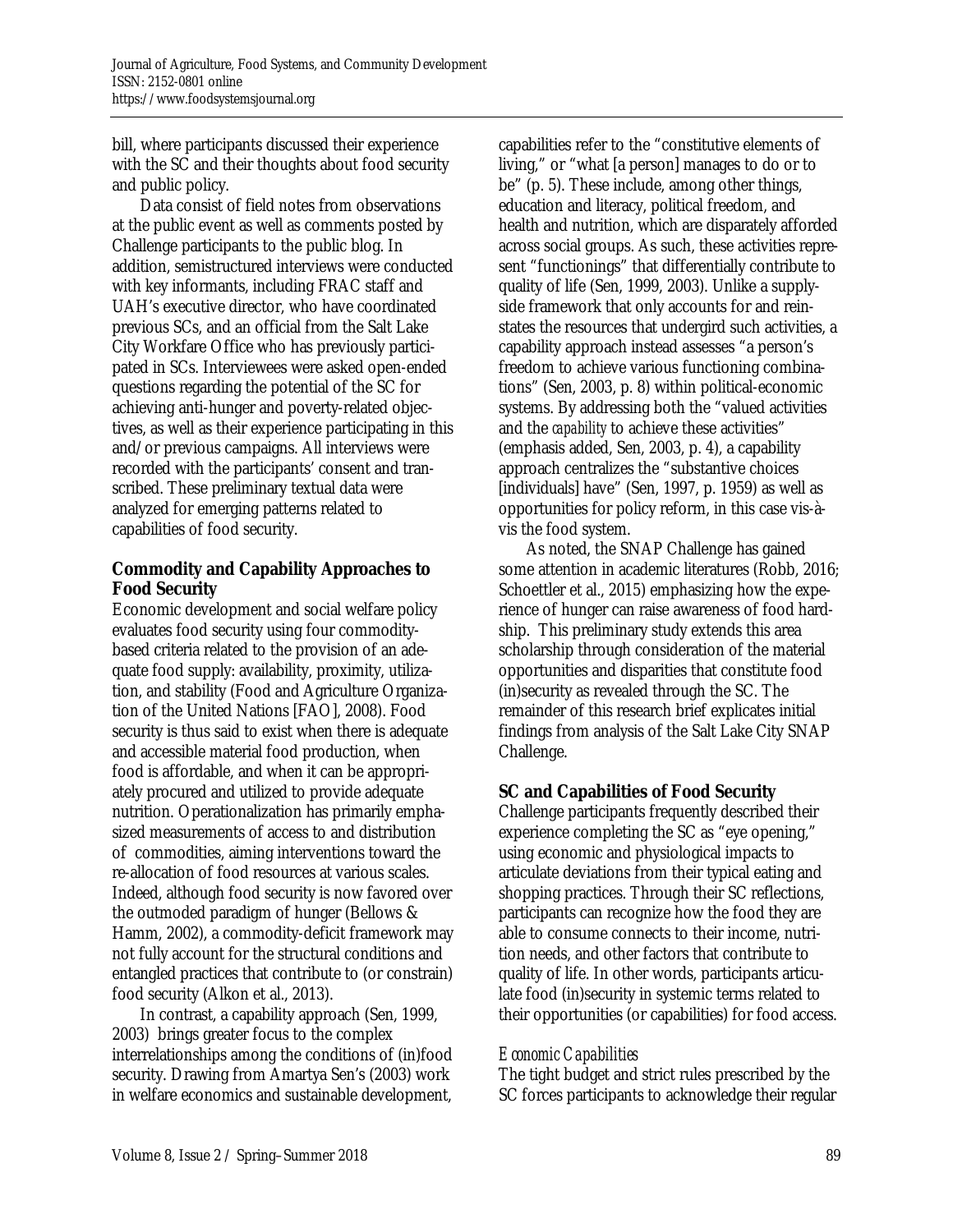spending and food consumption habits. For example, Susan reflected, "I am spoiled by the variety and convenience of food available to me." Students also recounted how they typically "just throw whatever we want into the [grocery] cart..." and that "I barely worried about what to eat for dinner, or [had to] eat less in order to save money." Not only is the SC their first experience shopping on a budget, it also illuminated what participants' economic capability regularly affords them.

 Participants also described missing out on items they would ordinarily purchase. Daniel reported that his family "let go" of items like chips and brand-name Oreo cookies, "things that you would typically buy when we go to the grocery store." One participant's blog post put this bluntly: "No frozen pizza's [sic]. No deli foods. No namebrand foods (unless on sale w/coupon) and cheaper than store-brand [sic]. No drive-thru fast food or restaurant." Indeed, snacks and convenience foods were routinely described by participants as "junk food."

 Because SC guidelines bar the use of food already owned, including spices, cooking oils, and condiments, most participants went without these common accoutrements. For example, Rachel reports that she "boiled some broccoli for dinner without any sauce or any seasoning," noting that it "tasted really terrible." Similarly, Daniel reflected that "when you're gonna have a burger for dinner and you forgot that you didn't have ketchup on your [shopping] list…[you're] having to go with a burger without a condiment." Though usually taken for granted because they normally can be afforded, the meager SC budget renders these snack foods and staple seasonings "extras" that are sacrificed for more essential items.

## *Physiological Capabilities*

Even while spending all of the week's food budget, most participants did not have enough to eat throughout the SC. Many reported having "hunger pangs" between meals or even feeling "hunger pains" by the end of the Challenge week. Participants' expressions of hunger illustrate their recognition of how food choices contribute to their daily mental and physical well-being. For example, Michael shares that "my energy levels were

lacking" during the last few days of the Challenge. Karen similarly recalls that "before the week was over I was suffering from massive headaches."

 Participants shared additional physical and emotional responses to the SC. Many participants explained how they struggled to get through their work and school days because they felt tired; others noted increased irritability. A student-athlete chose not to finish the SNAP Challenge, explaining that the lack of sufficient calories negatively affected his performance in practice. Another participant reflected on feeling "stressed and anxious all week," easily getting into arguments with friends and family over minor annoyances. Participants readily attributed these sensations to their SC diet, be it from forgoing entire meals, having to ration snacks, or their increased consumption of "overly processed foods."

 To summarize, SC participants articulated the challenges of living on SNAP, not only due to the strict budget, but also having to forfeit favorite foods and endure head and stomach aches. The analysis of participants' reflections on their experience completing the Challenge indicates recognition of "functionings" (Sen, 1999, 2003) like income and nutrition as dimensions of food (in)security. In other words, their reflections articulate how food (in)security occurs alongside other capabilities, such as physical health and mental stress, food preferences, and even social relationships.

## **Conclusion**

This research brief reports on the SNAP Challenge (SC), an anti-hunger advocacy initiative aimed at providing "a new perspective and greater understanding" of food (in)security (FRAC, 2016, p. 1). Indeed, participation in an anti-hunger advocacy campaign such as the SC may aid in "learn[ing] first-hand what it is like to try to make ends meet on the average SNAP benefit" (FRAC, 2016, p. 1) by connecting daily food-related activities with income, health needs, and even relationships as entangled practices of food security. This is made possible, I argue, because initiatives like the SC connect the experience of food hardship to the structural conditions that produce or inhibit the achievement of food security.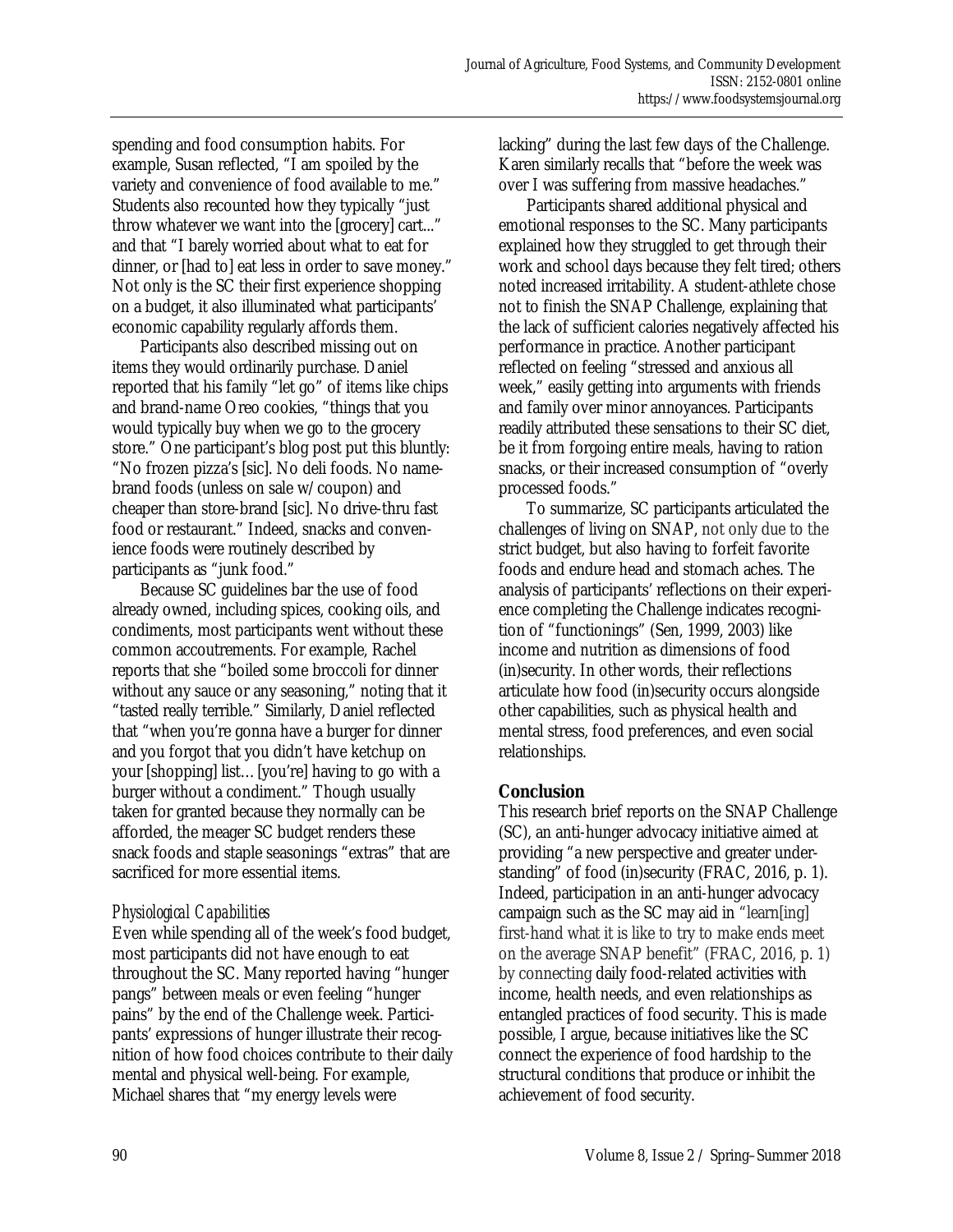Anti-hunger advocacy seeks to reduce hunger as part of a web of interconnected facets of food (in)security (Bellows & Hamm, 2002). Yet this objective is arguably at odds with the commoditydeficit framework that predominates approaches to ameliorating food insecurity (FAO, 2008). Incongruity between grassroots reform efforts and prevailing policy conceptualizations may hinder broader food system change. That initiatives like the SC can reveal the complex interrelationships among the conditions of food (in)security suggests the utility of a capability-based approach (Sen, 1999, 2003). In this way, I suggest that a capability approach to food security can better align antihunger advocacy and food system policy.

 It is important to note that the SC's ability to expose the "functionings" (Sen, 1999, 2003) of food security should not belie the complex nature of anti-hunger advocacy. Mobilizing hunger to

advocate for food system reform may potentially reify the social and political stigma endured by those living in poverty (Gordon & Hunt, 2018; Hunt, 2015). Food reform initiatives like the SC that can communicate the economic, social, environmental, and physiological capabilities of SNAP recipients as well as campaign participants—may foster identification between these disparate social groups. Future research on the SC will explore these dynamics as well as investigate the degree to which participation in anti-hunger initiatives leads to action or further engagement with food system reform. This preliminary study also supports ongoing research investigating the capabilities of food (in)security in relation to the procurement and utilization of fresh produce donated to local food pantries (Hunt & McAndrews, 2018). -

### **References**

- Alkon, A. H., Block, D., Moore, K., Gillis, C., DiNuccio, N., & Chavez, N. (2013). Foodways of the urban poor. *Geoforum, 48,* 126–135. https://doi.org/10.1016/j.geoforum.2013.04.021
- Bellows, A. C., & Hamm, M. W. (2002). U.S.-based community food security: Influences, practice, debate. *Journal for the Study of Food and Society*, *6*(1), 31–44. https://doi.org/10.2752/152897902786732725
- Bever, L. (2015, April 17). A hungry Gwyneth Paltrow fails the food-stamp challenge four days in. *Washington Post*. Retrieved from https://www.washingtonpost.com/news/morning-mix/wp/2015/04/17/a-hungry-gwynethpaltrow-fails-the-food-stamp-challenge-four-days-in
- Doran, J. (2013). The SNAP Challenge: A true wake up call. *The Huffington Post*. Retrieved from https://www.huffingtonpost.com/entry/the-snap-challenge-a-true\_b\_4260842.html
- Food and Agriculture Organization of the United Nations [FAO]. (2008). An introduction to the basic concepts of food security. Retrieved from http://www.fao.org/documents/card/en/c/2357d07c-b359-55d8-930a-13060cedd3e3/
- Food Research & Action Center [FRAC]. (n.d.-a). *Take FRAC's SNAP Challenge.* Retrieved from http://frac.org/programs/supplemental-nutrition-assistance-program-snap/take-fracs-snap-challenge
- FRAC. (2016). *SNAP Challenge toolkit.* Retrieved from http://www.frac.org/wp-content/uploads/take-action-snapchallenge-toolkit.pdf
- Gordon, C., & Hunt, K. (2018). Reform, justice, and sovereignty: A food systems agenda for environmental communication. *Environmental Communication*. Advance online publication. https://doi.org/10.1080/17524032.2018.1435559
- Hunt, K. P. (2015). *Hunger as biopolitical condition: Rhetorics of risk, equity, and entitlement in food security discourses* (Doctoral dissertation). The University of Utah, Salt Lake City. Retrieved from http://cdmbuntu.lib.utah.edu/cdm/ref/collection/etd3/id/3892
- Hunt, K. P., & McAndrews, C. (2018, June). Exploring capabilities of food access through donation gardening. Presented at the Agriculture, Food, and Human Values Conference, Madison, Wisconsin.
- Italie, L. (2012, May 14). Mario Batali a hungry chef on food stamp challenge. *Washington Times.*  Retrieved from https://www.washingtontimes.com/news/2012/may/14/mario-batali-a-hungry-chef-on-foodstamp-challenge/
- Livingston, A. (n.d.). The SNAP/food stamp challenge—Could you eat on \$4.15 a day? [Blog post]. *MoneyCrashers.*  Retrieved from https://www.moneycrashers.com/snap-food-stamp-challenge/